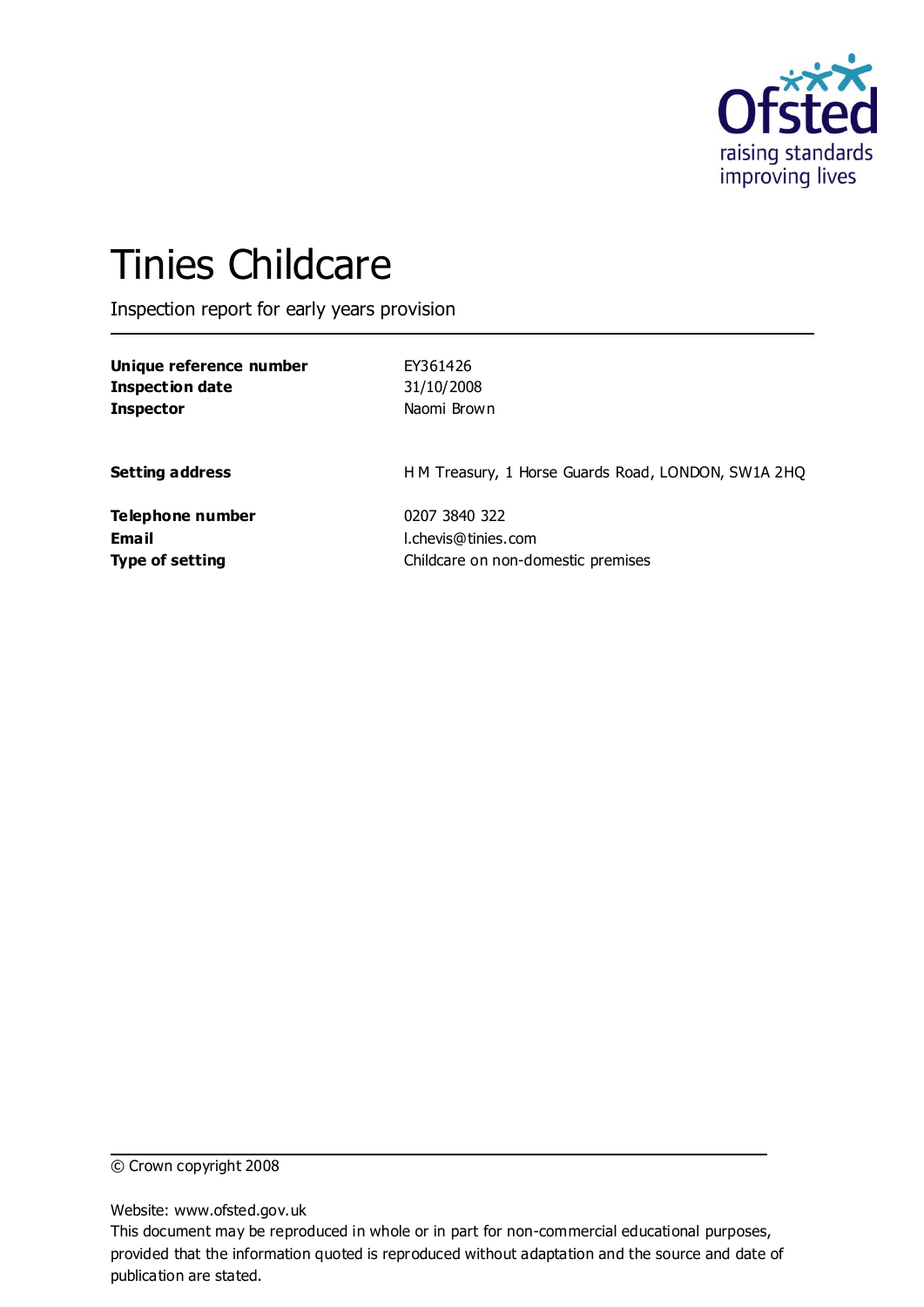### **Introduction**

This inspection was carried out by Ofsted under Sections 49 and 50 of the Childcare Act 2006 on the quality and standards of the registered early years provision. 'Early years provision' refers to provision regulated by Ofsted for children from birth to 31 August following their fifth birthday (the early years age group). The registered person must ensure that this provision complies with the statutory framework for children's learning, development and welfare, known as the *Early* Years Foundation Stage.

The report includes information on any complaints about the childcare provision which Ofsted has received since the last inspection or registration whichever is the later, which require Ofsted or the provider to take action in Annex C.

The provider must provide a copy of this report to all parents with children at the setting where reasonably practicable. The provider must provide a copy of the report to any other person who asks for one, but may charge a fee for this service (The Childcare (Inspection) Regulations 2008 regulations 9 and 10).

Children only attend this setting before and/or after the school day and/or during the school holidays. The judgements in this report reflect the quality of early years provision offered to children during those periods.

The setting also makes provision for children older than the early years age group which is registered on the voluntary and/or compulsory part(s) of the Childcare Register. This report does not include an evaluation of that provision, but a comment about compliance with the requirements of the Childcare Register is included in Annex B.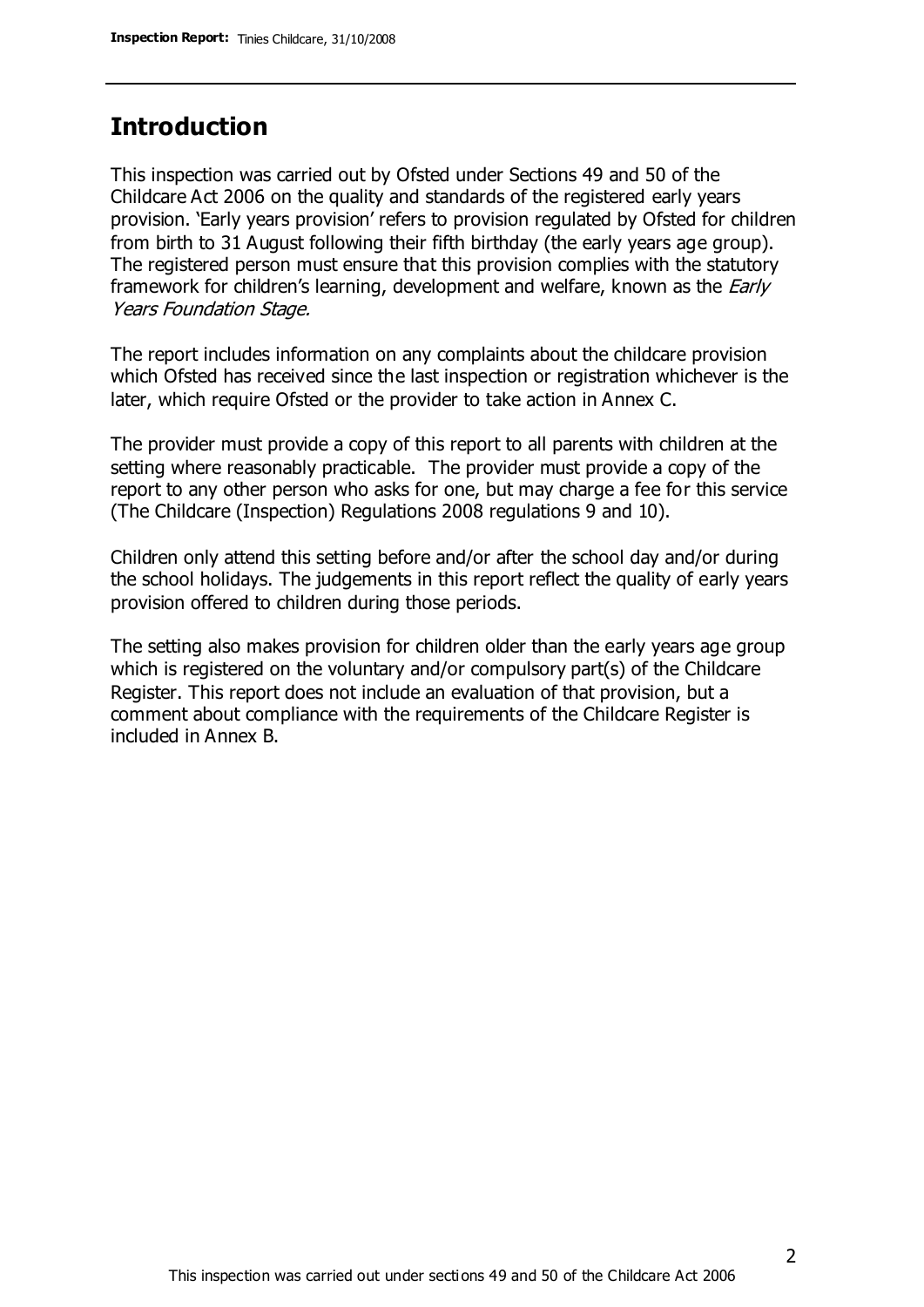### **Description of the setting**

The play scheme was registered in 2005 and was taken over by Tinies UK Ltd. in 2007. It operates from two rooms in the main building at the Treasury in Whitehall. Premises are within easy reach of transport routes, parks and shops. The rooms are accessed through the main entrance of the Treasury building and are accessible by lift. There is no outdoor play area and children are taken to the park for outdoor play. The play scheme is open to the children of parents employed at the Treasury and other government departments. A maximum of 16 children may attend at any one time and there are currently 16 on roll. Children attend for a variety of sessions and children with special needs or who speak English as an additional language are supported. The play scheme opens holiday times from Monday to Friday 08:30 to 17:30. A team of four staff work with the children. The manager and her deputy have early years qualifications and two other members of staff are working towards a qualification. The setting is registered on the Early Years register and also on the compulsory and voluntary parts of the Childcare register.

# **Overall effectiveness of the early years provision**

Children enjoy their time at the play scheme and are well supported by staff who take good steps to meet their needs. Resources are well managed to meet children's individual needs and children access the wide range of activities on offer to them with enthusiasm and purpose. Parents are involved in the setting and have opportunities to comment on aspects of their children's care. This underpins children's good progress and supports their development as confident learners. Although the accident book is not consistently signed by parents, which does impact on children's safety, overall, policies and procedures support children's development in a safe and welcoming environment.

### **What steps need to be taken to improve provision further?**

To further improve the early years provision the registered person should:

- ensure that all accident records are consistently signed by parents
- amend the observation and assessment system so that the needs of more or less able children can be reflected in planning

To fully meet the specific requirements of the EYFS, the registered person must:

ensure that at least half of all persons caring for children have successfully completed a qualification at a minimum of level 2 in a relevant area of work (also applies to both parts of the Childcare Register) 22/12/2008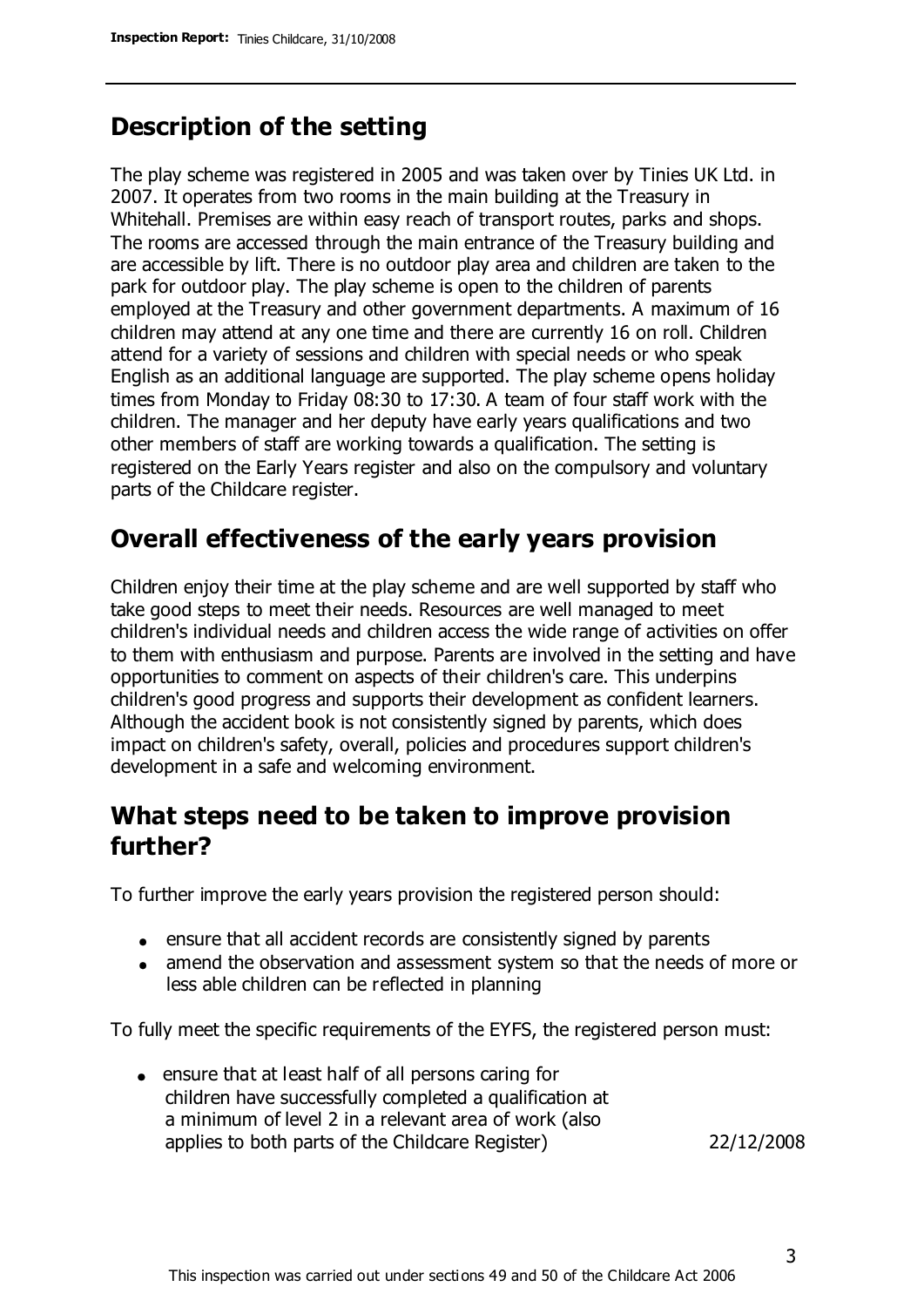# **The leadership and management of the early years provision**

The manager of the setting is well organised and committed to managing improvements for all children. They benefit from her visible enthusiasm for providing engaging and purposeful activities. This is matched by that of her staff team who work well together to promote children's inquisitive natures and develop their critical thinking. Daily plans provide a good balance of adult and child led activities, both in the setting and outdoors in a range of different environments including local parks and museums. However, plans do not currently show strong differentiation for less and more able children which means that children are not always fully challenged to maximise their progress.

Records, policies and procedures are well written to promote children's welfare and all staff are aware of their roles and responsibilities throughout the day. While staff:child ratios are met at all times, the setting does not consistently meet the qualification requirements of the Early Years and Compulsory Childcare registers as less than fifty percent of staff present on the day of the inspection were qualified to NVQ level two. However, the manager is aware of this requirement and has arranged for unqualified staff to work towards these qualifications. All staff are aware of recent updates to requirements of the setting through the EYFS, though the manager has identified that staff need to undertake more training to become confident with formal assessment and observation systems. However, current methods of observation and assessment are suitable and staff demonstrate good knowledge of the needs of children in their care, which underpins their good progress. The manager has mechanisms in place to identify strengths and weaknesses of the setting and consults staff and parents to make well rounded judgements. This suggests that the setting has a strong capacity to improve opportunities for children. The manager ensures that risk assessments are completed regularly to maintain a suitable environment for children and the setting is safe and suitable for children's use.

### **The quality and standards of the early years provision**

Children are making good progress within the Early Years Foundation Stage (EYFS). They are supported by enthusiastic staff who have a clear understanding of how children effectively develop and learn. Planning for everyday activities involves children's views to ensure that they are interested and motivated learners. Staff use a good range of open questions to stimulate their natural curiosity and use lively conversations to encourage their understanding of a number of issues. For example, children and staff discuss why you should not call 999 unless there is an emergency. Resources fully cover all areas of the curriculum and these are used well by staff to encourage children to progress. Staff sit with children while they eat meals and snacks and this underpins the development of good social skills and table manners. Children also chat happily with each other and clearly enjoy sitting together at mealtimes and in small activity groups, working cooperatively to take part in dance and singing activities.

Children have good opportunities for outdoor play to enhance their physical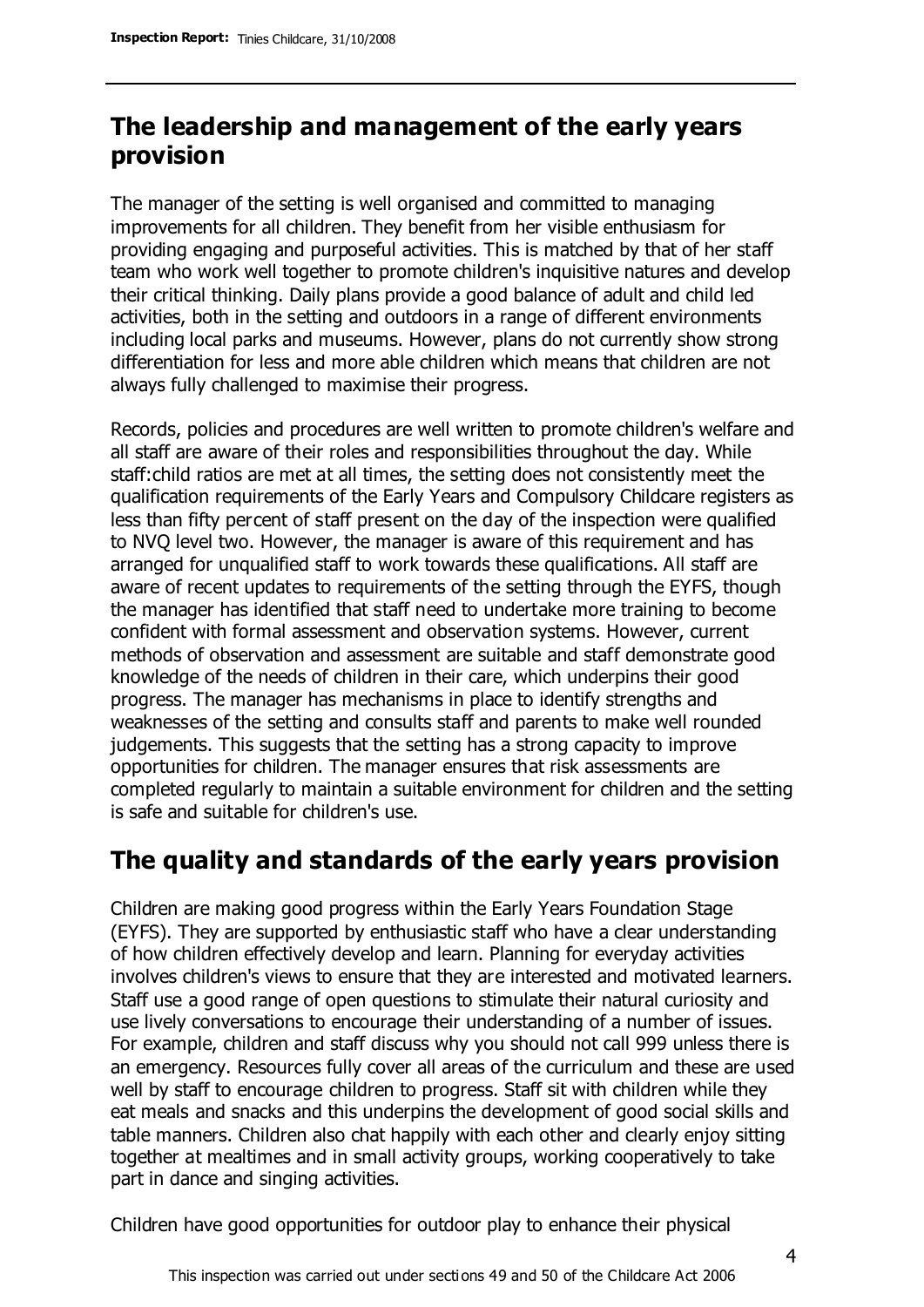development and to support their good health. Visits to local parks, museums and attractions ensure that they experience a varied range of activities that stimulate their curiosity and interest as learners and children clearly enjoy the outings that they take part in. Well resourced craft and cooking activities encourage children to develop their concentration skills as they decorate a range of biscuits with designs of their choice. Staff praise children for their achievements and encourage them to extend activities that they have started, for example, making a costume to match a mask they have made. This challenges children and helps them to make good progress.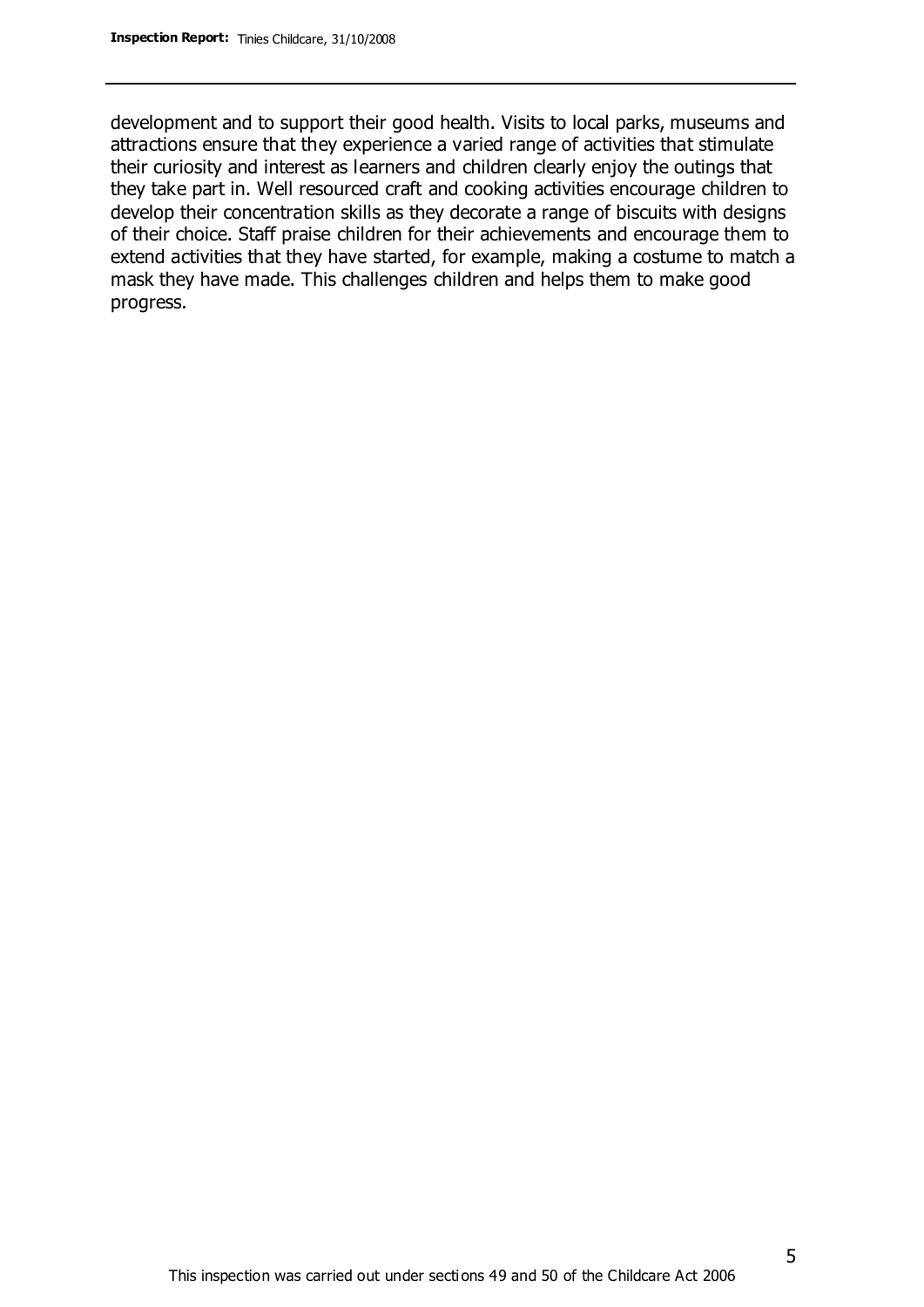# **Annex A: record of inspection judgements**

#### **The key inspection judgements and what they mean**

Grade 1 is Outstanding: this aspect of the provision is of exceptionally high quality Grade 2 is Good: this aspect of the provision is strong Grade 3 is Satisfactory: this aspect of the provision is sound Grade 4 is Inadequate: this aspect of the provision is not good enough

### **Overall effectiveness**

| How effective is the provision in meeting the needs<br>of children in the Early Years Foundation Stage? |  |
|---------------------------------------------------------------------------------------------------------|--|
| How well does the provision promote inclusive practice?                                                 |  |
| The capacity of the provision to maintain continuous                                                    |  |
| improvement.                                                                                            |  |

### **Leadership and management**

| How effectively is provision in the Early Years               |  |
|---------------------------------------------------------------|--|
| <b>Foundation Stage led and managed?</b>                      |  |
| How effective is the setting's self-evaluation, including the |  |
| steps taken to promote improvement?                           |  |
| How well does the setting work in partnership with parents    |  |
| and others?                                                   |  |
| How well are children safequarded?                            |  |

### **Quality and standards**

| How effectively are children in the Early Years<br><b>Foundation Stage helped to learn and develop?</b> |               |
|---------------------------------------------------------------------------------------------------------|---------------|
| How effectively is the welfare of children in the Early                                                 | ר             |
| <b>Years Foundation Stage promoted?</b>                                                                 |               |
| How well are children helped to stay safe?                                                              |               |
| How well are children helped to be healthy?                                                             |               |
| How well are children helped to enjoy and achieve?                                                      |               |
| How well are children helped to make a positive                                                         | $\mathcal{P}$ |
| contribution?                                                                                           |               |
| How well are children helped develop skills that will                                                   |               |
| contribute to their future economic well-being?                                                         |               |

Any complaints about the inspection or report should be made following the procedures set out in the guidance available from Ofsted's website: www.ofsted.gov.uk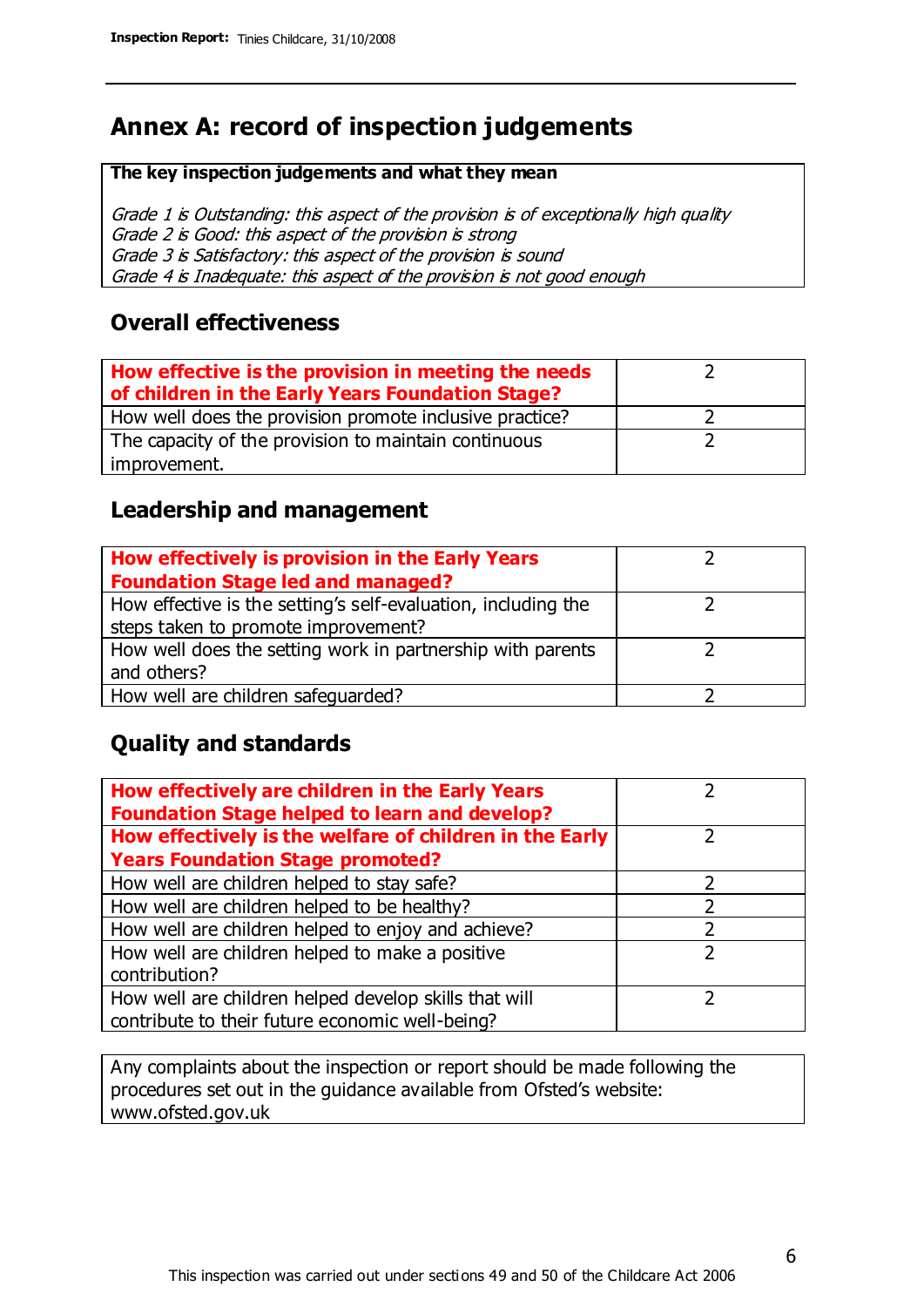### **Annex B: the Childcare Register**

| The provider confirms that the requirements of the<br>compulsory part of the Childcare Register are:                           | Not Met (with<br>actions) |
|--------------------------------------------------------------------------------------------------------------------------------|---------------------------|
| The provider confirms that the requirements of the<br>voluntary part of the Childcare Register are:                            | Met                       |
| The registered provider does not meet the requirements of the compulsory and or<br>voluntary part/s of the Childcare Register. |                           |

To comply with the requirements of the compulsory part of the Childcare Register, the registered person must take the following action/s by the specified date:

• take action as specified in the early years section of the report (Qualifications and Training) 22/12/2008